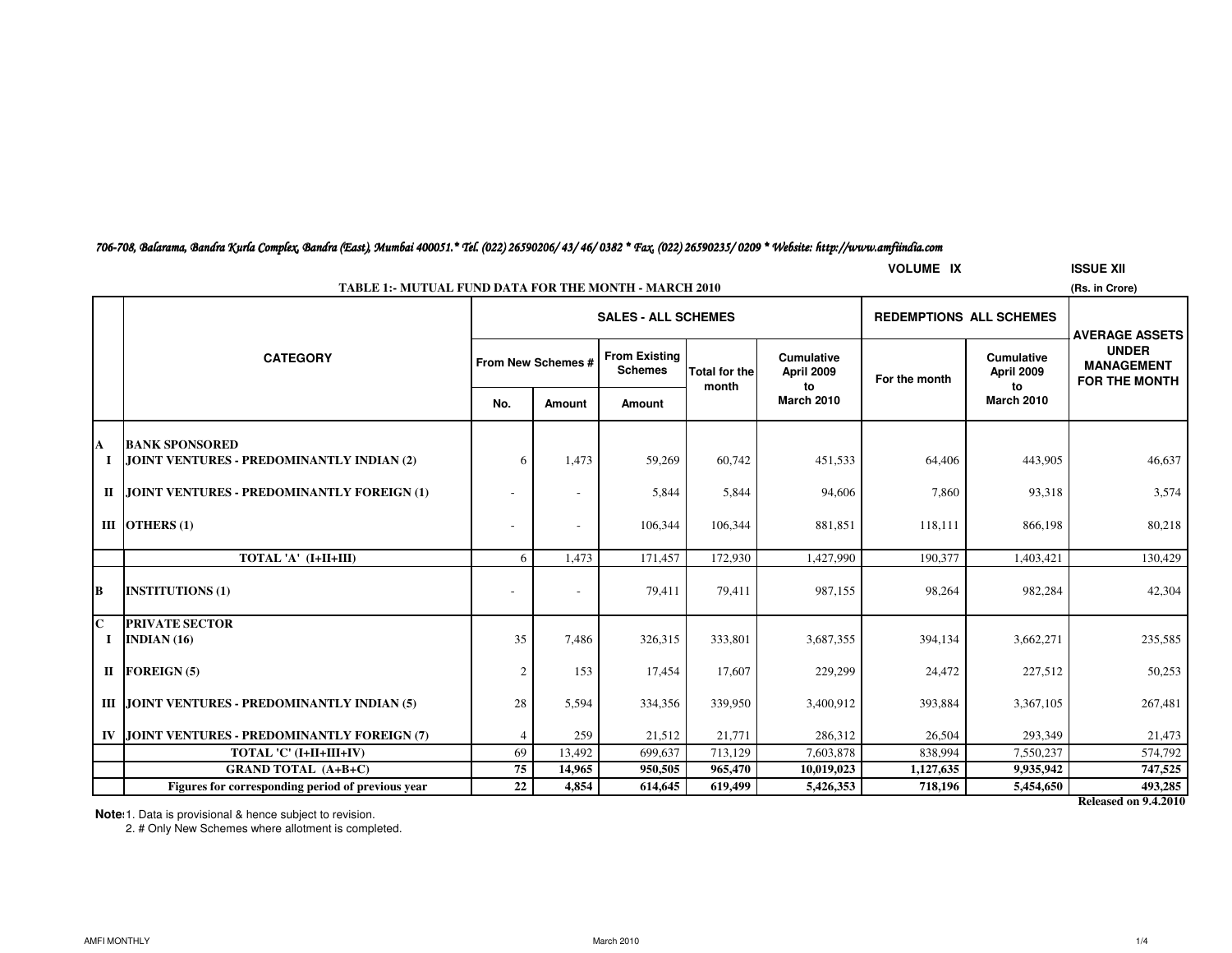## **2.1 \*NEW SCHEMES LAUNCHED (ALLOTMENT COMPLETED)TABLE 2:- SALES DURING THE MONTH OF MARCH 2010 - TYPE AND CATEGORY WISE**

(Rs. in Crore)

|                                | Open End      |        | <b>Close End</b>     |        |                      | <b>Interval Fund</b> |                      | <b>TOTAL</b> |  |
|--------------------------------|---------------|--------|----------------------|--------|----------------------|----------------------|----------------------|--------------|--|
|                                | No.of Schemes | Amount | <b>No.of Schemes</b> | Amount | <b>No.of Schemes</b> | Amount               | <b>No.of Schemes</b> | Amount       |  |
| <b>INCOME</b>                  |               | 208    | 69                   | 14,642 |                      |                      | 72                   | 14,850       |  |
| <b>IEQUITY</b>                 |               | 41     |                      |        |                      |                      |                      | 41           |  |
| <b>BALANCED</b>                |               |        |                      |        |                      |                      |                      |              |  |
| <b>LIQUID/MONEY MARKET</b>     |               |        |                      |        |                      |                      |                      |              |  |
| <b>IGILT</b>                   |               |        |                      |        |                      |                      |                      |              |  |
| <b>ELSS - EQUITY</b>           |               |        |                      |        |                      |                      |                      |              |  |
| <b>GOLD ETF</b>                |               | 19     |                      |        |                      |                      |                      | 19           |  |
| <b>OTHER ETFS</b>              |               | 55     |                      |        |                      |                      |                      | 55           |  |
| <b>FUND OF FUNDS INVESTING</b> |               |        |                      |        |                      |                      |                      |              |  |
| <b>OVERSEAS</b>                |               |        |                      |        |                      |                      |                      |              |  |
| <b>TOTAL</b>                   |               | 323    | 69                   | 14.642 |                      |                      | 75                   | 14,965       |  |

#### **\*NEW SCHEMES LAUNCHED :**

| <b>NEW SCHEMES LAUNCHED</b> |                                                                                                                                                                                                                                                                                                                                                                                                                                                                                                                                                                                                                                                                                                                                                                                                                                                                                                                                                                                                                                                                                                                                                                                                                                                                                                                                                                                                                                                                                                                                                                                                                                                                                                                                                                                                                                      |
|-----------------------------|--------------------------------------------------------------------------------------------------------------------------------------------------------------------------------------------------------------------------------------------------------------------------------------------------------------------------------------------------------------------------------------------------------------------------------------------------------------------------------------------------------------------------------------------------------------------------------------------------------------------------------------------------------------------------------------------------------------------------------------------------------------------------------------------------------------------------------------------------------------------------------------------------------------------------------------------------------------------------------------------------------------------------------------------------------------------------------------------------------------------------------------------------------------------------------------------------------------------------------------------------------------------------------------------------------------------------------------------------------------------------------------------------------------------------------------------------------------------------------------------------------------------------------------------------------------------------------------------------------------------------------------------------------------------------------------------------------------------------------------------------------------------------------------------------------------------------------------|
| <b>OPEN END INCOME:</b>     | JP Morgan India Short Term Income Fund; Sundaram BNP Paribas Monthly Income Plan - Aggressive and Conservative.                                                                                                                                                                                                                                                                                                                                                                                                                                                                                                                                                                                                                                                                                                                                                                                                                                                                                                                                                                                                                                                                                                                                                                                                                                                                                                                                                                                                                                                                                                                                                                                                                                                                                                                      |
| <b>OPEN END EQUITY:</b>     | <b>Bharti AXA Focussed Infrastructure Fund</b>                                                                                                                                                                                                                                                                                                                                                                                                                                                                                                                                                                                                                                                                                                                                                                                                                                                                                                                                                                                                                                                                                                                                                                                                                                                                                                                                                                                                                                                                                                                                                                                                                                                                                                                                                                                       |
| <b>OPEN END GOLD ETF:</b>   | <b>Religare Gold ETF</b>                                                                                                                                                                                                                                                                                                                                                                                                                                                                                                                                                                                                                                                                                                                                                                                                                                                                                                                                                                                                                                                                                                                                                                                                                                                                                                                                                                                                                                                                                                                                                                                                                                                                                                                                                                                                             |
| <b>OPEN END OTHER ETFS:</b> | Hang Seng Benchmark Exchange Traded Scheme (Hang Seng BeES)                                                                                                                                                                                                                                                                                                                                                                                                                                                                                                                                                                                                                                                                                                                                                                                                                                                                                                                                                                                                                                                                                                                                                                                                                                                                                                                                                                                                                                                                                                                                                                                                                                                                                                                                                                          |
| <b>CLOSE END INCOME:</b>    | Axis Fixed Term Plan - Series 1 (384 days); Bharti AXA FMP Series C Plan 1; Birla Sun Life FTP Series CA, Series CB, Series CC and Series CD, Birla Sunlife Capital<br>Protection Oriented Fund - Series 1; Canara Robeco FMP Series 5 - 13 Months Plan A and Plan B; DSP BlackRock FMP 13M Series 2 and Series 3; DWS FTF Series<br>67 and Series 69; Fortis Fixed Term Fund Series 16D and Series 17A; HDFC FMP 24M February 2010 - Series XII, 13M March 2010 - Series XII, March 2010 (2) - Series<br>XII, 13M March 2010 (3) - Series XII, 14M March 2010 - Series XII, 367D March 2010 (1) - Series XII and 100D March 2010 (1) - Series XIII; ICICI Prudential FMP Series 50<br>24 Months Plan A and Plan B, Series 51 - 13 Months Plan C, 14 Months Plan D, One Year Plan B, Three Years Plan F, Series 52 - One Year Plan A and 13 Months Plan<br>A; IDFC Capital Protection Oriented Fund - Series 1, IDFC FM - Fourteen Months Series 1 and Thirteen Months Series 5, IDFC FMP Quarterly Series 55 Plan A, IDFC<br>Hybrid Portfolio Fund Series 1; JM FMF Series XVIII 15 Monthly Plan 1; Kotak FMP 24M Series 1, 18M Series 4 and Series 5, 13M Series 6, Kotak FMP 370 Days Series<br>2 and Series 3; L & T FMP Series 12 - Plan 15M - March 10 - I and March 10 - II, Plan 91D - March 10 - I and March 10 - II;<br>Principal PNB FMP - 540 Days - Series IV; Reliance Fixed Horizon Fund - XIV - Series 2, Series 3, Series 4, Series 5, Series 7 and Series 8; Religare FMP Series II Plan<br>A (13 Months), Plan B (15 Months), Plan C (15 Months), Plan E (18 Months) and Plan F (13 Months); SBI Debt Fund Series - 90 days Plan, 180 days Plan, 370 days<br>Plan and 15 Months Plan; Sundaram BNP Paribas FTP - U, Y, Z and AA; Tata FMP Series 26 Scheme A; Taurus FMP 385 Days Series 1 and 370 Days Series 3. |
|                             |                                                                                                                                                                                                                                                                                                                                                                                                                                                                                                                                                                                                                                                                                                                                                                                                                                                                                                                                                                                                                                                                                                                                                                                                                                                                                                                                                                                                                                                                                                                                                                                                                                                                                                                                                                                                                                      |

### **2.2 EXISTING SCHEMES**

|                                 | Open End             |         | <b>Close End</b>     |        | <b>Interval Fund</b>     |                          | <b>TOTAL</b>         |         |
|---------------------------------|----------------------|---------|----------------------|--------|--------------------------|--------------------------|----------------------|---------|
|                                 | <b>No.of Schemes</b> | Amount  | <b>No.of Schemes</b> | Amount | <b>No.of Schemes</b>     | Amount                   | <b>No.of Schemes</b> | Amount  |
| <b>INCOME</b>                   | 179                  | 293,493 | 79                   | 773    | 37                       | 7,855                    | 295                  | 302.121 |
| <b>IEQUITY</b>                  | 266                  | 6,176   | 38                   |        |                          |                          | 306                  | 6,179   |
| <b>BALANCED</b>                 | 29                   | 577     |                      |        |                          |                          | 33                   | 577     |
| <b>LIQUID/MONEY MARKET</b>      | 56                   | 639,776 |                      |        |                          |                          | 56                   | 639,776 |
| <b>IGILT</b>                    | 35                   | 677     |                      |        |                          |                          | 35                   | 677     |
| <b>IELSS - EQUITY</b>           | 36                   | 1,012   | 12                   |        | . .                      |                          | 48                   | 1,012   |
| <b>GOLD ETF</b>                 |                      | 62      |                      |        |                          |                          |                      | 62      |
| <b>OTHER ETFS</b>               | 13                   | 56      |                      |        |                          |                          | 13                   | 56      |
| <b>FUND OF FUNDS INVESTING</b>  | 15                   | 45      |                      |        | $\overline{\phantom{a}}$ | $\overline{\phantom{a}}$ | 15                   | 45      |
| <b>OVERSEAS</b><br><b>TOTAL</b> | 635                  | 941,874 | 133                  | 774    | 39                       | 7,857                    | 807                  | 950,505 |
|                                 |                      |         |                      |        |                          |                          |                      |         |

Notes:The change in number of existing schemes is because of the maturity and reclassification of some of the existing schemes.

^ Amount mobilised by new plans launched under existing scheme.

### **2.3 TOTAL OF ALL SCHEMES**

|                                |                      | Open End | <b>Close End</b>     |                          | <b>Interval Fund</b> |                          | <b>TOTAL</b>         |         |
|--------------------------------|----------------------|----------|----------------------|--------------------------|----------------------|--------------------------|----------------------|---------|
|                                | <b>No.of Schemes</b> | Amount   | <b>No.of Schemes</b> | Amount                   | <b>No.of Schemes</b> | Amount                   | <b>No.of Schemes</b> | Amount  |
| <b>INCOME</b>                  | 182                  | 293.701  | 148                  | 15.415                   | 37                   | 7.855                    | 367                  | 316,971 |
| <b>IEQUITY</b>                 | 267                  | 6,217    | 38                   |                          |                      |                          | 307                  | 6,220   |
| <b>BALANCED</b>                | 29                   | 577      |                      |                          |                      | . .                      | 33                   | 577     |
| <b>LIQUID/MONEY MARKET</b>     | 56                   | 639,776  | -                    | -                        | -                    | . .                      | 56                   | 639,776 |
| <b>IGILT</b>                   | 35                   | 677      | -                    | -                        | -                    | . .                      | 35                   | 677     |
| <b>IELSS - EQUITY</b>          | 36                   | 1.012    | 12                   | -                        | -                    | . .                      | 48                   | 1,012   |
| <b>GOLD ETF</b>                |                      | 81       | -                    |                          |                      | . .                      |                      | 81      |
| <b>OTHER ETFS</b>              | 14                   | 111      | <b>.</b>             | $\overline{\phantom{a}}$ | ۰                    | $\overline{\phantom{a}}$ | 14                   | 111     |
| <b>FUND OF FUNDS INVESTING</b> | 15                   | 45       |                      | -                        | -                    | $\overline{\phantom{a}}$ | 15                   | 45      |
| <b>OVERSEAS</b>                |                      |          |                      |                          |                      |                          |                      |         |
| <b>TOTAL</b>                   | 641                  | 942,197  | 202                  | 15.416                   | 39                   | 7,857                    | 882                  | 965,470 |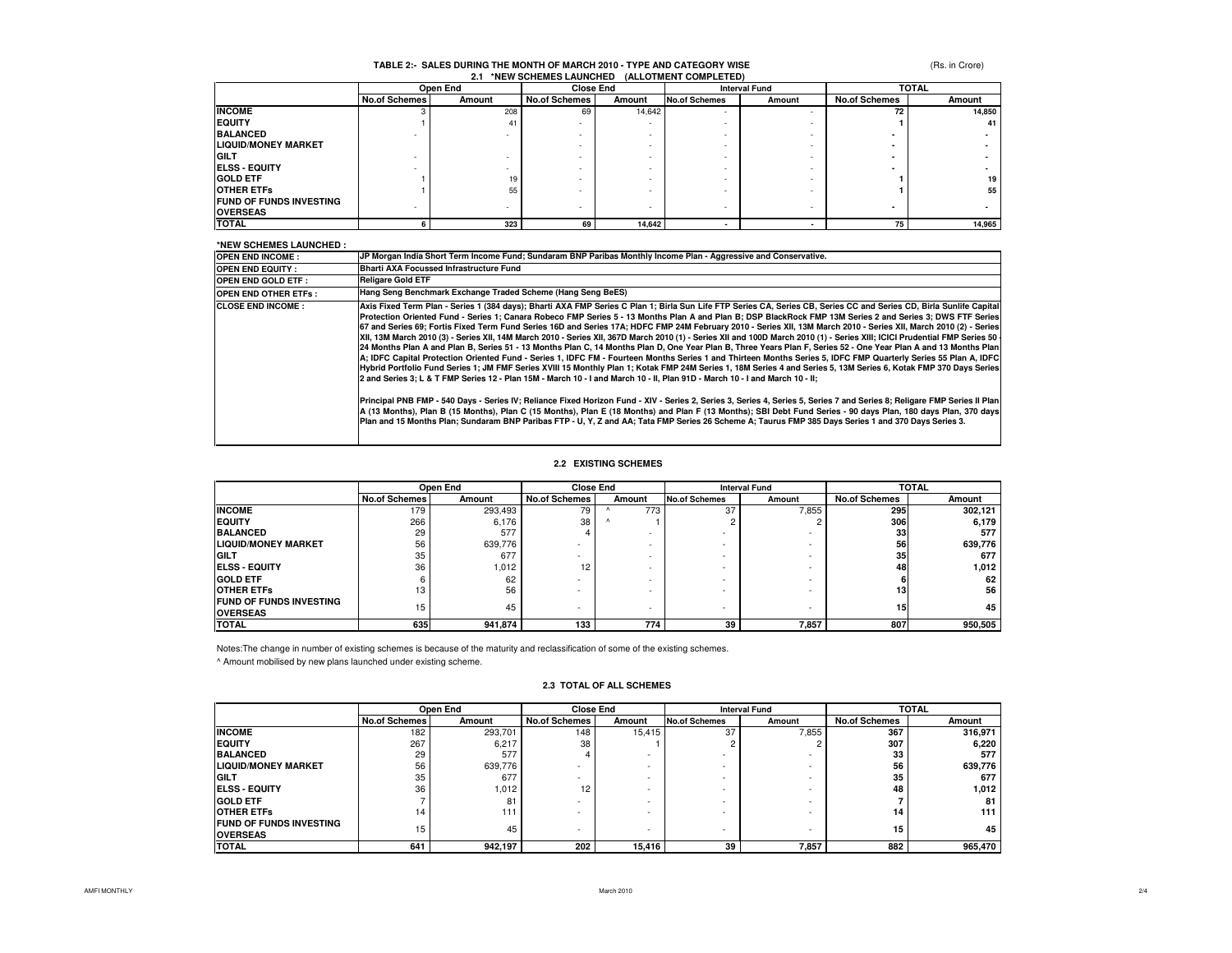### **Table 3:-**

### **REDEMPTIONS / REPURCHASES DURING THE MONTH OF MARCH 2010**

| <b>CATEGORY &amp; TYPE WISE</b><br>(Rs. in Crore) |           |                  |                      |              |                                               |                                                                         |                                                                                          |  |  |
|---------------------------------------------------|-----------|------------------|----------------------|--------------|-----------------------------------------------|-------------------------------------------------------------------------|------------------------------------------------------------------------------------------|--|--|
|                                                   | Open End  | <b>Close End</b> | <b>Interval Fund</b> | <b>TOTAL</b> | Net Inflow /<br>(Outflow)<br>For<br>the Month | Net Inflow /<br>(Outflow)<br><b>Year to Date</b><br><b>Current Year</b> | Net Inflow /<br>For the (Outflow) For the<br><b>Year to Date</b><br><b>Previous Year</b> |  |  |
| <b>INCOME</b>                                     | 480,036   | 98               | 1,324                | 481,458      | (164, 487)                                    | 96,578                                                                  | (32, 168)                                                                                |  |  |
| <b>EQUITY</b>                                     | 7,690     | 452              | 94                   | 8,236        | (2,016)                                       | 595                                                                     | 1,056                                                                                    |  |  |
| <b>BALANCED</b>                                   | 608       | 9                |                      | 617          | (40)                                          | (693)                                                                   | 60                                                                                       |  |  |
| LIQUID/MONEY MARKET                               | 635,805   |                  |                      | 635,805      | 3,971                                         | (12,073)                                                                | (3,599)                                                                                  |  |  |
| <b>IGILT</b>                                      | 410       | -                |                      | 410          | 267                                           | (3,297)                                                                 | 3,606                                                                                    |  |  |
| <b>IELSS - EQUITY</b>                             | 340       | 31               |                      | 371          | 641                                           | 1,554                                                                   | 2,968                                                                                    |  |  |
| <b>GOLD ETFS</b>                                  | 36        | ٠                |                      | 36           | 45                                            | 804                                                                     | 84                                                                                       |  |  |
| <b>OTHER ETFS</b>                                 | 550       |                  |                      | 550          | (439)                                         | (20)                                                                    | (1,082)                                                                                  |  |  |
| <b>FUND OF FUNDS</b><br><b>INVESTING OVERSEAS</b> | 152       | ۰                |                      | 152          | (107)                                         | (367)                                                                   | 778                                                                                      |  |  |
| <b>TOTAL</b>                                      | 1,125,627 | 590              | 1,418                | 1,127,635    | (162, 165)                                    | 83,081                                                                  | (28, 297)                                                                                |  |  |

**Table 4:-**

### **ASSETS UNDER MANAGEMENT AS ON MARCH 31, 2010**

|                                                   | <b>CATEGORY &amp; TYPE WISE</b> |                  |                          |              |            |  |  |  |
|---------------------------------------------------|---------------------------------|------------------|--------------------------|--------------|------------|--|--|--|
|                                                   | <b>Open End</b>                 | <b>Close End</b> | <b>Interval Fund</b>     | <b>TOTAL</b> | % to Total |  |  |  |
| <b>INCOME</b>                                     | 254,792                         | 41,579           | 15,344                   | 311,715      | 51         |  |  |  |
| <b>EQUITY</b>                                     | 154.667                         | 19.157           | 230                      | 174.054      | 28         |  |  |  |
| <b>BALANCED</b>                                   | 15,618                          | 1,628            | ٠                        | 17,246       |            |  |  |  |
| <b>LIQUID/MONEY MARKET</b>                        | 78,094                          |                  | -                        | 78.094       | 13         |  |  |  |
| <b>GILT</b>                                       | 3,395                           |                  | ٠                        | 3,395        |            |  |  |  |
| <b>IELSS - EQUITY</b>                             | 20.911                          | 3.155            | ٠                        | 24,066       |            |  |  |  |
| <b>GOLD ETF</b>                                   | 1,590                           |                  | $\overline{\phantom{a}}$ | 1,590        | @          |  |  |  |
| <b>OTHER ETFS</b>                                 | 957                             | -                | ۰                        | 957          | @          |  |  |  |
| <b>FUND OF FUNDS</b><br><b>INVESTING OVERSEAS</b> | 2,862                           |                  |                          | 2.862        | @          |  |  |  |
| <b>TOTAL</b>                                      | 532,886                         | 65,519           | 15,574                   | 613,979      | 100        |  |  |  |

**@ Less than 1 %.**

### **Table 5:-** DATA ON FUND OF FUNDS (DOMESTIC) - MARCH 2010 (Rs. In Crore)

|                      | No. of<br><b>Schemes</b> | <b>Sales</b> | Redemption  | Assets under<br>Management as on<br>March 31, 2010 | <b>Average Assets</b><br><b>Under Management</b><br>for the month |
|----------------------|--------------------------|--------------|-------------|----------------------------------------------------|-------------------------------------------------------------------|
| <b>Fund of Funds</b> | 25 I                     | 170          | <b>100l</b> | 1,521                                              | 1.472                                                             |

### **Notes :**

1. Fund of Funds is a scheme wherein the assets are invested in the existing schemes of mutual funds and hence, the figures indicated herein are included in tables 1 to 4 and 6. Data on fund of funds is given for information only.